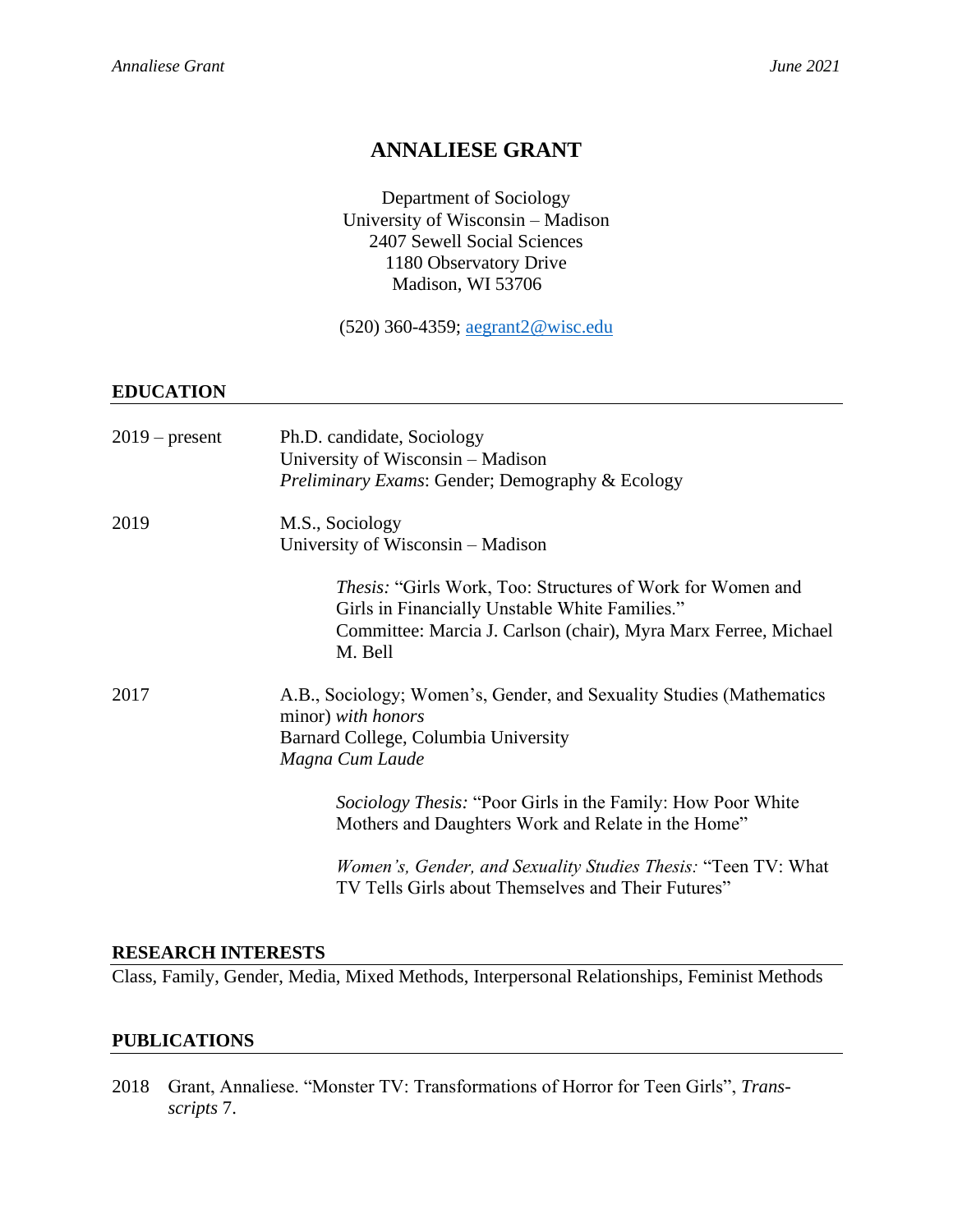# *Working Papers*

Zhang, Xing and **Annaliese Grant**, "Parent-Child Relationships and Mental Health in the Transition to Adulthood by Race and Ethnicity" *Revise & Resubmit, Currents*

**Grant, Annaliese**, Eric Grodsky, Maria Velazquez, Rosie Miesner, Elizabeth Blair, and Lyn Macgregor, "Individual Adjustments for Many, and Structural Change for Some: Teacher and Staff Perceptions of and Adjustments for High School Students' Classed Responsibilities Outside of School" *Under Review*

**Grant, Annaliese**, "'I Guess That's Actually Kind of a Weird Relationship:' How Financially Struggling White Daughters and Mothers Negotiate Norms of Family Care" (Expected Submission July 2021)

**Grant, Annaliese** and Marcia J. Carlson. "Parent-Child Relationship Quality and Children's Behavioral Outcomes: Do Close Relationships Matter?" (Expected Submission August 2021)

**Grant, Annaliese**. "Daughters' Responsibilities in Financially Struggling and Stable White Families: A Comparative Study" (Expected submission September 2021)

# **FELLOWSHIPS, GRANTS, & HONORS**

| American Sociological Association (formerly NSF) Doctoral Dissertation<br><b>Research Improvement Grant</b> |
|-------------------------------------------------------------------------------------------------------------|
| University Fellowship, University of Wisconsin - Madison                                                    |
| Graduate Peer Mentor Award, University of Wisconsin – Madison                                               |
| Social Science Research Council Graduate Studies Enhancement Grant                                          |
| Social Science Research Council Graduate Studies Enhancement Grant                                          |
| National Institute of Child Health & Human Development (NICHD) Traineeship                                  |
| Institute for Research on Poverty, Graduate Research Fellowship                                             |
| Social Science Research Council Graduate Studies Enhancement Grant                                          |
| University Fellowship, University of Wisconsin - Madison                                                    |
| George Welwood Murray Graduate Fellowship of Barnard College                                                |
| Beinecke Scholarship                                                                                        |
|                                                                                                             |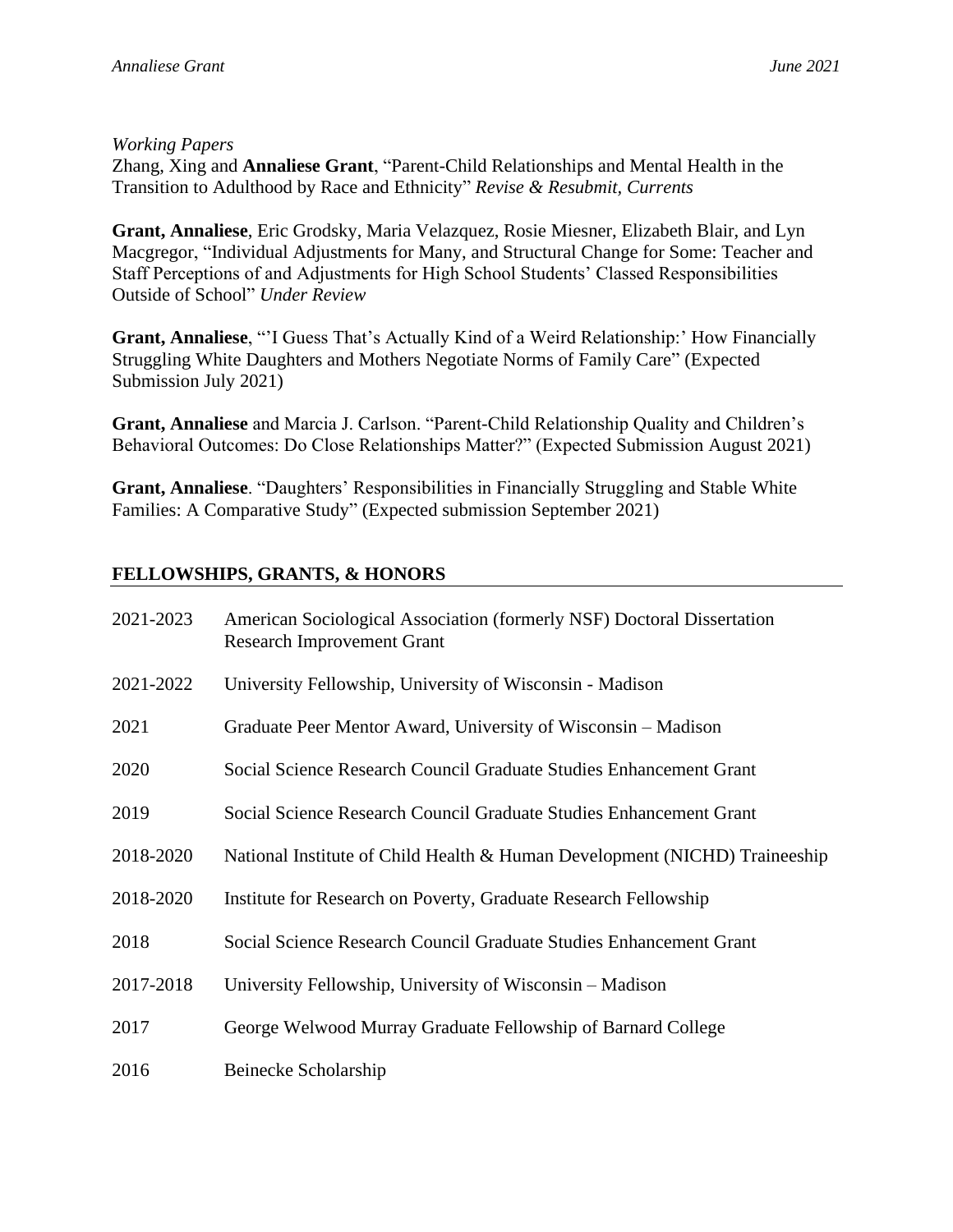## 2015 – 2017 Mellon Mays Undergraduate Fellow

### **PRESENTATIONS**

- 2021 "Children's Media Use, Co-Use, and Family Member Relationship Quality Over Time: The Role of Socio-Economic Status," *Population Association of America*, virtual 2021, poster session
- 2021 "Family Structure and Children's Television Time over Early to Middle Childhood," *Population Association of America*, virtual 2021, poster session
- 2021 "'I Guess That's Actually Kind of a Weird Relationship:' Classed Family Norms in the Lives of Financially Struggling White Daughters and Mothers," *Sociologists for Women in Society,* January 2021 (held virtually due to COVID-19)
- 2020 "I Guess That's Actually Kind of a Weird Relationship:' Negotiating Norms of Care in Financially Struggling White Mother-Daughter Relationships," *IAMAS: International Association of Maternal Action and Scholarship*, October 2020 (panel presentation) (held virtually due to COVID-19)
- 2020 "Daughters' Responsibilities in Financially Struggling and Stable White Families: A Comparative Study," *American Sociological Association*, San Francisco, CA, August 2020 (roundtable discussion) **(cancelled due to COVID-19)**
- 2020 "Disability and Family Responsibilities: How Disability Matters in the Lives of Financially Struggling White Families" *Resistance and Reimagination: Gender, Change, and the Arts* Madison, WI April 2020, poster session **(cancelled due to COVID-19)**.
- 2020 "Poverty and Children's Behavioral Problems: The Moderating Role of Parent-Child Relationships" *Population Association of America*, Washington, D.C. April 2020, flash session **(asynchronous presentation due to COVID-19)**.
- 2020 "Family Structure and Children's Television Time over Early to Middle Childhood" *Population Association of America*, Washington, D.C. April 2020, poster session **(cancelled due to COVID-19)**.
- 2019 "Girls Work, Too: Structures of Work for Women and Girls in Financially Unstable White Families" *Society for the Study of Social Problems*, New York, NY, August 2019 (roundtable discussion).
- 2019 "Girls Work, Too: Structures of Work for Women and Girls in Financially Unstable White Families" *UW-Madison Center for Demography and Ecology Summer DemSem*, flash-talk, Madison, WI, May 2019.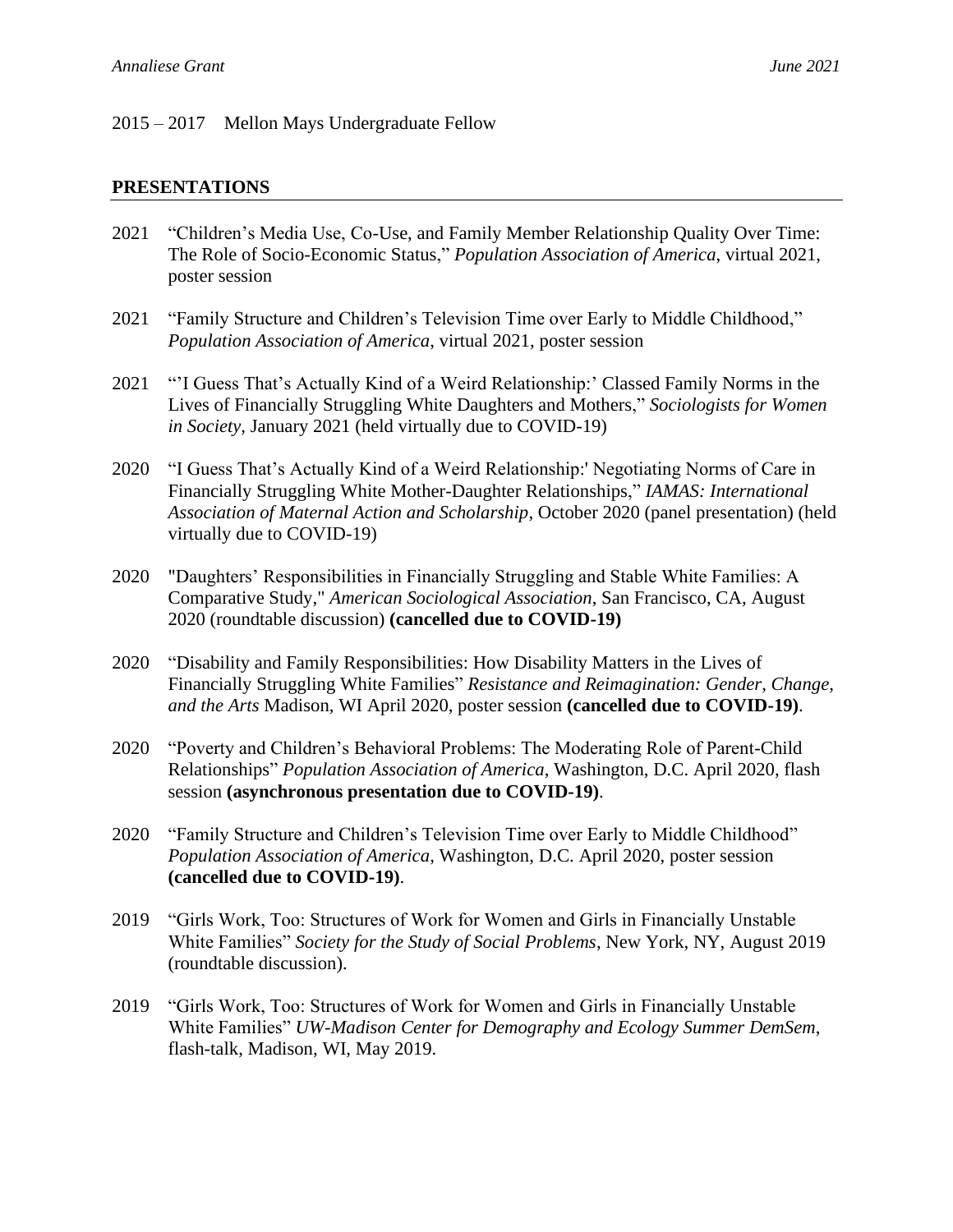- 2019 "Parent-Child Relationships in the Transition to Adulthood: An Examination of Children's and Parent's Reports by Race, Ethnicity, Gender, and Socioeconomic Status from 1994-2018" *Population Association of America*, Austin, TX, April 2019. *Presented by coauthor: Xing (Sherry) Zhang*
- 2019 "Girls Work, Too: Structures of Work for Women and Girls in Financially Unstable White Families" *Chicago Ethnography Conference*, Chicago, IL, March 2019.
- 2019 "Girls Work, Too: Structures of Work for Women and Girls in Financially Unstable White Families" *Sociologists for Women in Society*, Denver, CO, January 2019.
- 2019 "Girls Work, Too: Structures of Work for Women and Girls in Financially Unstable White Families" *FemSem* and *Super FemSem*, University of Wisconsin – Madison, Madison, WI, January 2019.
- 2018 "Girls Work, Too: Structures of Work for Women and Girls in Financially Unstable White Families" *Mellon Mays Undergraduate Fellowship Summer Conference*, Columbia University, New York, NY, June 2018.
- 2018 "Parent-Child Relationship Quality and Children's Behavioral Outcomes: Do Close Relationships Matter?" *Population Association of America*, Denver, CO, April 2018.
- 2016 "Teen TV: What TV Tells Girls about Themselves and Their Futures." *Mellon Mays Undergraduate Fellowship 2016 Regional Conference*, Hunter College, New York, NY, April 2016.

## **OTHER RESEARCH EXPERIENCE**

2018 – 2019 Research Assistant, Reducing Disparities in School Success *Primary Investigator*: Eric Grodsky

## **TEACHING AND PROFESSIONAL EXPERIENCE**

#### Lecturer

Soc120: *Marriage and Family* (Summer 2021)

Soc138: *The Sociology of Gender* (Fall 2020)

#### Teaching Assistant

Soc357: *Methods of Sociological Inquiry* (Spring 2021)

#### Panelist

"Teaching Debrief: Teaching during COVID-19," Sociology Department, University of Wisconsin – Madison, *invited panelist* (Fall 2020)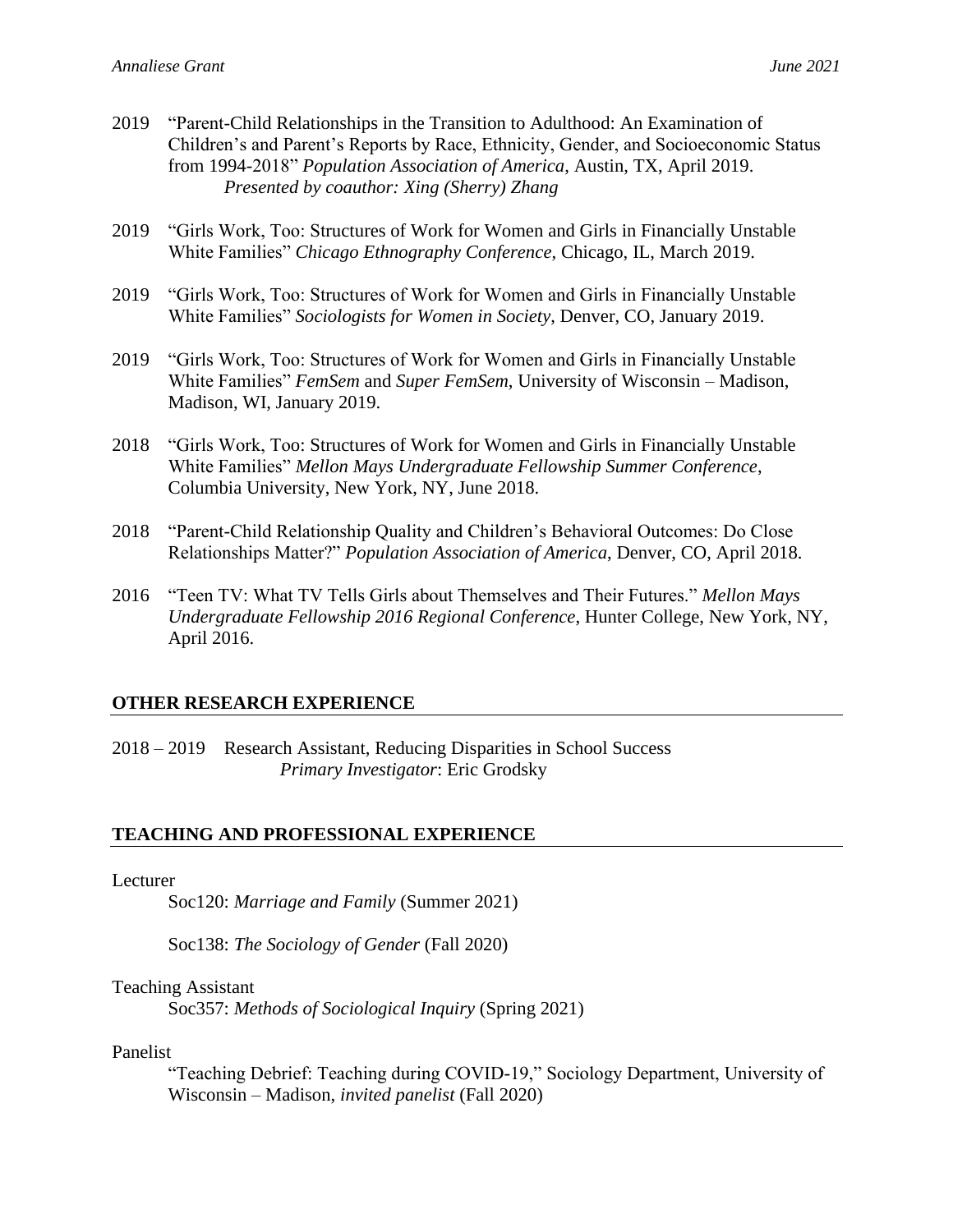### Graduate Mentor

Soc320: *Research Practicum: Poverty/Class and Disability* (Spring 2020)

Barnard College Mellon Mays Undergraduate Fellowship Summer Colloquium (Summer 2019)

## Guest Lecturer

"Girls Work, Too: Structures of Work for Women and Girls in Financially Unstable White Families" *Marriage and Family* (Spring 2019)

"Class in Research/Activism" *Intercultural Dialogue* (Spring 2019)

"Consequences of Poverty," *Sociology of Poverty, Inequality, and Social Policy* (Fall 2018)

### Reader/Grader

*Sociology of Gender* with Maria J. Azocar (Spring 2019)

*Sociology of Poverty, Inequality, and Social Policy* with Marcia J. Carlson (Fall 2017; Spring 2018; Fall 2018)

#### Director

Alexa Café, girls' technology camp (Summer 2017; Summer 2018)

Supervisor and Teaching Assistant

Barnard/Columbia Math Help Room (Fall 2015 – May 2017; Fall 2014 – May 2015)

#### Teaching and Speaking Fellow

Barnard Speaking Fellows Program (Fall 2016; Fall 2014 – May 2017)

## **AFFILIATIONS**

| $2018$ – present | Institute for Research on Poverty, Graduate Research Fellow |
|------------------|-------------------------------------------------------------|
| $2017$ – present | Center for Demography and Ecology, affiliate                |

## **ASSOCIATIONS**

- 2019 Society for the Study of Social Problems, member
- 2018 American Sociological Association, member
- 2017 Sociologists for Women in Society, member
- 2017 Population Association of America, member